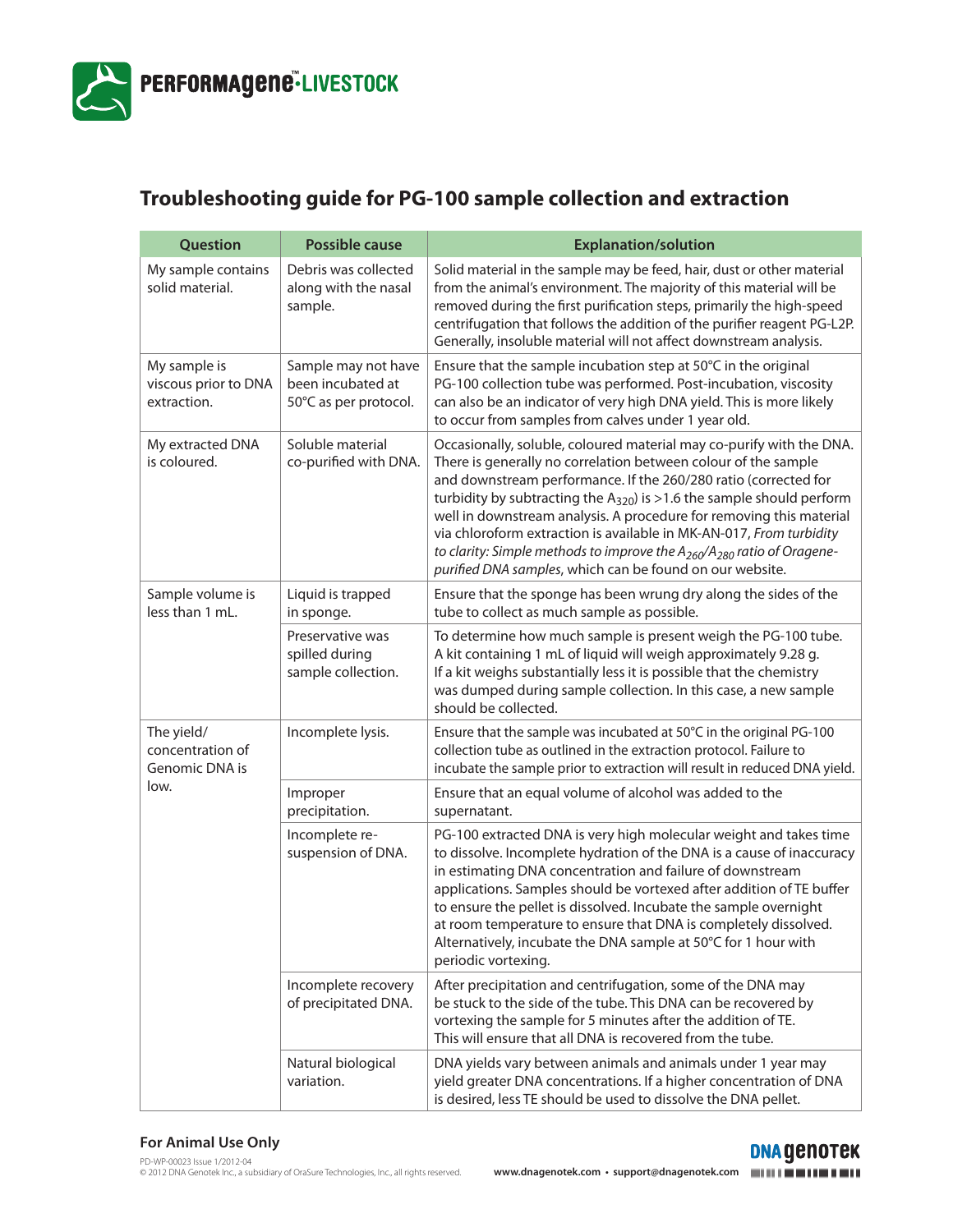| Question                                                                 | <b>Possible cause</b>                                       | <b>Explanation/solution</b>                                                                                                                                                                                                                                                                                                                                                                                                                                                                                                                                       |
|--------------------------------------------------------------------------|-------------------------------------------------------------|-------------------------------------------------------------------------------------------------------------------------------------------------------------------------------------------------------------------------------------------------------------------------------------------------------------------------------------------------------------------------------------------------------------------------------------------------------------------------------------------------------------------------------------------------------------------|
| Fluorescence<br>and absorbance<br>quantification<br>values do not match. | RNA is present<br>in sample.                                | It is normal to obtain different values when measuring yields<br>with absorbance vs fluorescence, as absorbance will measure both<br>DNA and RNA content, while fluorescence will only measure DNA<br>content. We suggest quantifying by fluorescence as it is a more<br>accurate way of measuring DNA concentrations. If quantification<br>by absorbance is necessary, we recommend RNase-treating the<br>samples. A detailed protocol is described in PD-PR-040, RNA removal<br>by double-RNase digestion, and can be found on our website.                     |
| Low OD ratios.                                                           | The PG-L2P purifier<br>was not added.                       | The PG-L2P purifier must be added to precipitate impurities and<br>inhibitors from the sample.                                                                                                                                                                                                                                                                                                                                                                                                                                                                    |
|                                                                          | Incorrect blank.                                            | Ensure that you blank your spectrophotometer using the same<br>buffer that was used to dissolve the DNA pellet (e.g., TE).                                                                                                                                                                                                                                                                                                                                                                                                                                        |
|                                                                          | Absorbance readings<br>were not corrected<br>for turbidity. | When measuring by absorbance it is essential to subtract the $A_{320}$<br>reading from your $A_{280}$ and $A_{260}$ readings before calculating the<br>260/280 ratio. This eliminates the contribution of any turbid material<br>present in your sample. Note that this turbid material is inert and<br>should not affect your downstream applications. The formula for<br>this subtraction can be found in the purification protocol. Some<br>spectrophotometers may perform this correction automatically.<br>Please see the documentation for your instrument. |
|                                                                          | Residual ethanol<br>not removed.                            | Residual ethanol should be collected at the bottom of the tube by<br>brief centrifugation and removed using a pipette. If residual ethanol<br>is evaporated, impurities left in the wash will concentrate and be left<br>behind in the sample affecting the 260/280 ratio.                                                                                                                                                                                                                                                                                        |
|                                                                          | Post PG-L2P purifier<br>pellet was disturbed.               | The pellet contains turbid impurities. Even a small carryover of this<br>pellet can reduce ratios. If accidentally disturbed, the tube should be<br>re-centrifuged before removing the supernatant. A longer period of<br>centrifugation, (up to 15 minutes) after the addition of PG-L2P and<br>10 minutes incubation in ice may be beneficial in reducing the<br>turbidity (high A <sub>320</sub> ) of the final DNA solution.                                                                                                                                  |
|                                                                          | Turbid material in<br>extracted DNA.                        | There are several methods to help remove insoluble particulate from<br>the DNA. These include high-speed centrifugation and chloroform<br>treatment. More details are available in MK-AN-017, From turbidity<br>to clarity: Simple methods to improve the $A_{260}/A_{280}$ ratio of Oragene-<br>purified DNA samples, which can be found on our website.                                                                                                                                                                                                         |
| Storage of raw<br>PG-100 samples and<br>extracted DNA.                   | Short-term storage<br>of raw sample.                        | Unpurified samples may be stored at room temperature in their<br>original tube for up to 1 year.                                                                                                                                                                                                                                                                                                                                                                                                                                                                  |
|                                                                          | Long-term storage<br>of raw sample.                         | For long-term storage, we recommend transferring the samples to a<br>cryo-tube with an O-ring and storing at -20°C or -80°C. Samples may<br>be split into aliquots and stored in microcentrifuge tubes. To ensure<br>sample homogeneity, heat the entire sample for 2 hours at 50°C<br>before aliquoting.                                                                                                                                                                                                                                                         |
|                                                                          | Storage of purified<br>DNA sample.                          | Store purified DNA in 1xTE buffer (10 mM Tris-HCl, 1 mM EDTA, pH<br>8.0 or greater). Samples may be stored short-term (weeks) at 4°C or<br>long term frozen at -20°C.                                                                                                                                                                                                                                                                                                                                                                                             |